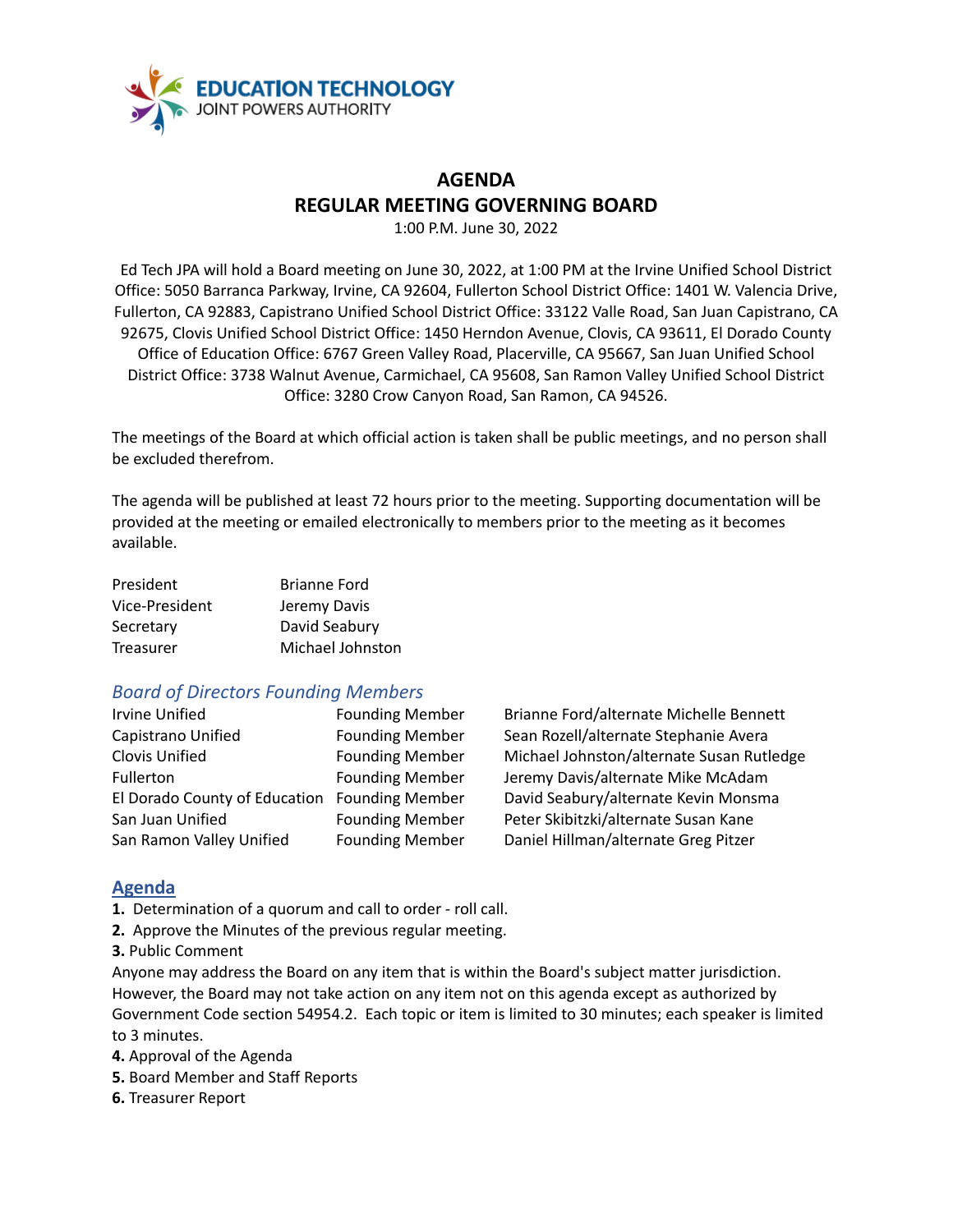

Michael Johnston will provide an update to the board.

- **7.** Standing Reports
	- **7.a.** Membership
	- **7.b**. Communications
	- **7.c.** Procurement
	- **7.d.** Goals and Objectives

#### **8.** Consent Agenda

All matters of the Consent Agenda are considered to be routine and will be enacted by the Board in one motion, without prior discussion. At this time an item may be removed from the consent calendar by the Board, staff, or community for discussion.

Recommendation: Approve all items on the Consent Agenda. Motion:

**9.** Items Removed from Consent Agenda **9.a.**

## **10. Items of Business (Action)**

**10.a.** Approve 2022-23 Budget

**Background information:** Pursuant to discussion at the last regular board meeting, a budget will be brought to the Board for input,discussion, and adoption. The budget will provide a multi-year look at possible sales, revenues, and expenses, to assist the board in decision-making.

**Recommendation:** Approve 2022-23 Budget as presented

**Motion:**

**10.b**. Election of Officers.

**Background Information:** The Board shall elect a President and Vice President, and appoint a Secretary pursuant to the Joint Powers Authority Agreement Ed Tech JPA Section 9.b.

President: Vice President: Secretary:

**Recommendation:** Elect and appoint officers to serve as President, Vice President and Secretary effective July 1, 2022.

#### **Motion:**

**10.c** Approve the 2022-23 Legal Budget and Plan.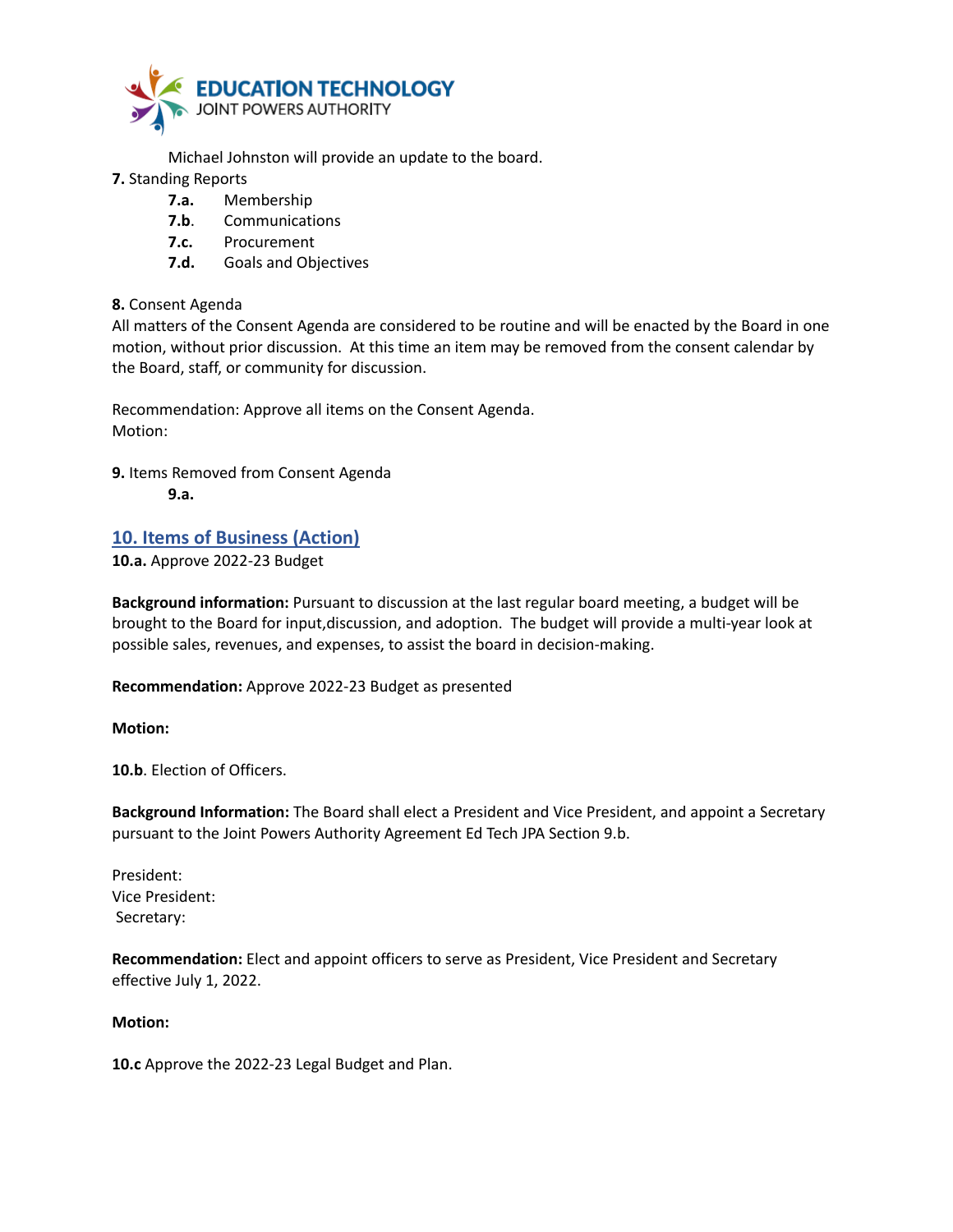

**Background Information:** Each year the general counsel for Ed Tech JPA shall prepare a Report summarizing the legal activities of general counsel for the previous year. The Report will also contain a budget and plan of activities for the following year for review and approval by the Board, pursuant to the Joint Powers Authority Agreement Ed Tech JPA section 12.c.

**Recommendation:** Approve the 2022-23 Legal Budget and Plan as presented.

**Motion:**

## **11. Items for Discussion**

**11.a.** Review and discuss drafted Core Values **11.b.** 2021-22 Year end review, review member survey results, and discuss annual evaluation and strategic initiatives **11.c.** Review Procurement, Administrative, and Financial Host Agency duties, Operating Procedures, and

#### **Closing Items**

fees

**12.** Adjournment

**Future Meetings** July 28, 2022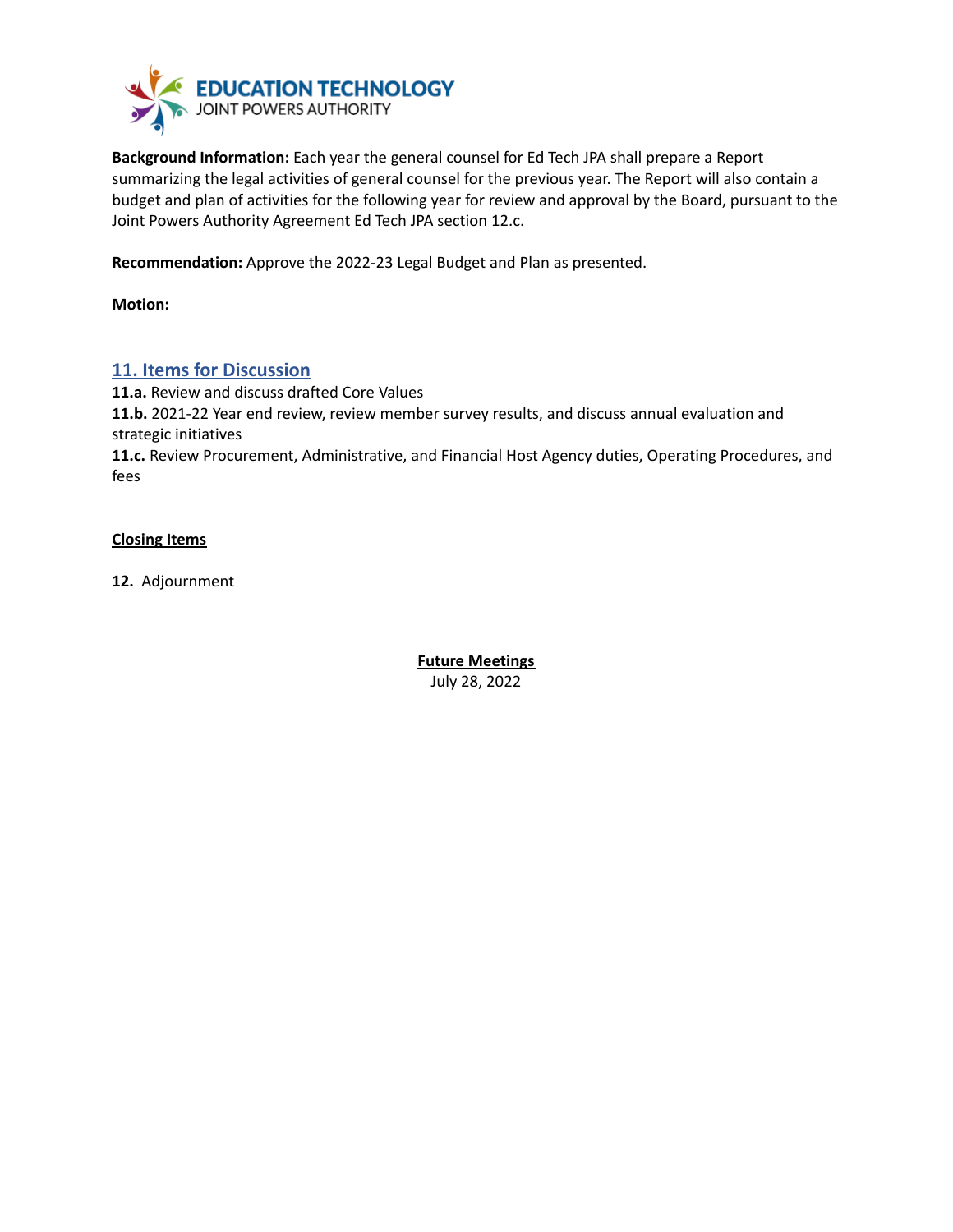

## **Consent Agenda REGULAR MEETING GOVERNING BOARD**

1:00 P.M. June 30, 2022

#### **1. Ratify Approval of New Associate Members.**

**Background Information:** The following organizations have applied for associate membership and, pursuant to Ed Tech JPA's Associate Member Operating Procedures, were granted provisional approval:

- Castro Valley Unified School District
- Clayton Valley Charter High School
- Exeter Unified School District
- Knightsen Elementary School District
- Orange Unified School District
- Perris Union High School District
- Vallecito Union School District

The Board must formally ratify the approval of their membership. **Recommendation:** Ratify associate membership for the organizations listed. \*Ratify

#### **2. Approve Issuance of RFP**

**Background Information:** Irvine USD has volunteered to run a Request for Proposal (RFP) for: **Professional Learning Management Systems.**

**Recommendation:** Approve Resolution No. 21-22-9 authorizing issuance of the RFP with scoring criteria as presented and the administrative fee as approved at the January 23, 2020 board meeting.

### **3. Approve Award of RFP No. 21/22-03 English Learner Program Management Systems to Curriculum Associates, LLC for sections 1, 2, 3.1 - 3.4 & 4.**

#### **Background information:**

RFP No. 21/22-03 English Learner Program Management Systems was conducted pursuant to Board approval at the January 27, 2022 Board meeting. Curriculum Associates, LLC submitted a Proposal that meets the minimum qualifications for sections 1, 2, 3.1 - 3.4 & 4.

**Recommendation:** Approve Resolution No. 21-22-10 awarding sections 1, 2, 3.1 - 3.4 & 4 of RFP No. 21/22-03 English Learner Program Management Systems to Curriculum Associates, LLC, and other qualifying vendors, as approved by the board, with the administrative fee as approved at the January 23, 2020 board meeting.